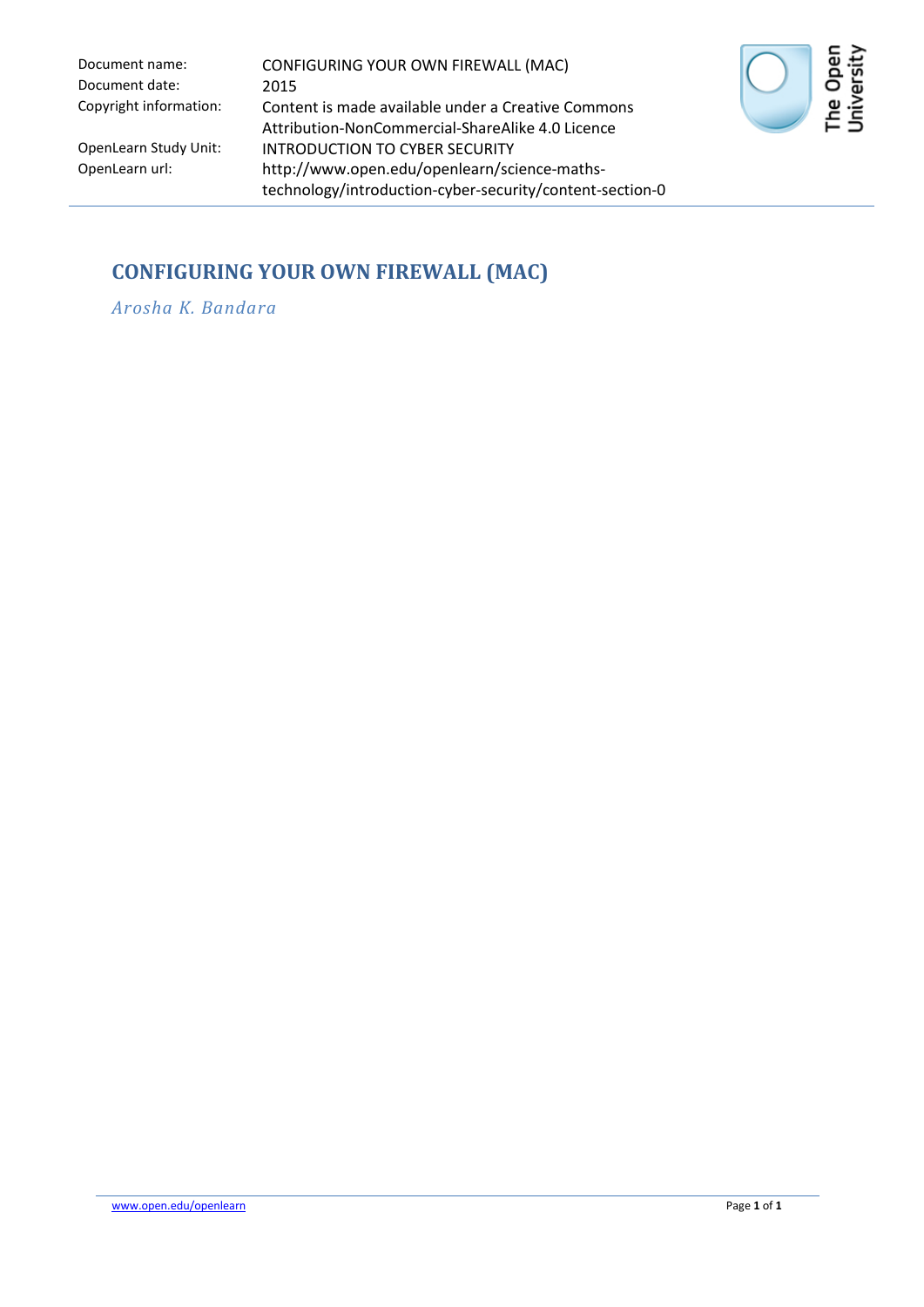

# **Introduction to Cyber Security**

## Configuring your own firewall (Mac)

In this, we'll be enabling the firewall for Mac OS X on Mavericks.

### **Enabling the firewall**

**1.** Open **System Preferences**, which can be found either in the Dock or via the Apple menu at the top left of the screen.



**2.** Choose **Security & Privacy**.

| 000                     |                                  |                 |                              | <b>System Preferences</b>                 |                        |                        |               |
|-------------------------|----------------------------------|-----------------|------------------------------|-------------------------------------------|------------------------|------------------------|---------------|
| $\left  \right $        | Show All                         |                 |                              |                                           |                        | $\alpha$               |               |
| New<br>General          | Desktop &<br>Screen Saver        | ---<br>Dock     | Mission<br>Control           | $\left( n\right)$<br>Language<br>& Region | Security<br>& Privacy  | Spotlight              | Notifications |
| CDs & DVDs              | Displays                         | Energy<br>Saver | Keyboard                     | Mouse                                     | Trackpad               | Printers &<br>Scanners | Sound         |
| <b>iCloud</b>           | a<br>Internet<br><b>Accounts</b> | <b>Network</b>  | Bluetooth                    | Sharing                                   |                        |                        |               |
| Users &<br>Groups       | Parental<br>Controls             | App Store       | <b>Dictation</b><br>& Speech | Date & Time                               | Startup<br><b>Disk</b> | Time<br>Machine        | Accessibility |
| Apple<br><b>Qmaster</b> | Flash Player                     | 鱼<br>Java       |                              |                                           |                        |                        |               |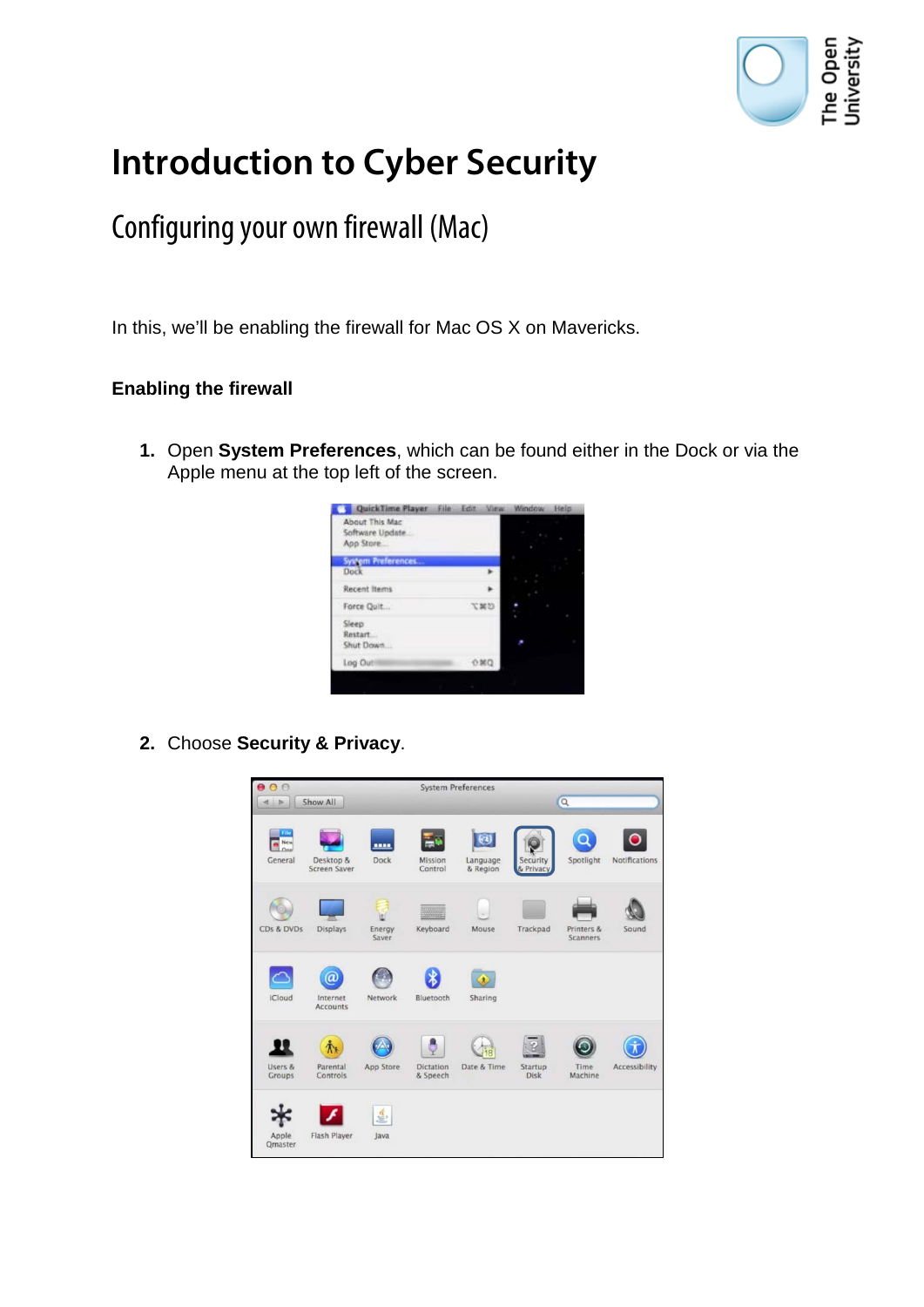

**3.** Select the **Firewall** tab.

| $\alpha$<br>Show All<br>FileVault Firewall<br><b>Ceneral</b><br>Privacy<br>Turn On Firewall<br><b>El Firewall: Off</b><br>This computer's firewall is currently turned off. All incoming connections to this<br>computer are allowed.<br>Firewall Options |
|-----------------------------------------------------------------------------------------------------------------------------------------------------------------------------------------------------------------------------------------------------------|
|                                                                                                                                                                                                                                                           |
|                                                                                                                                                                                                                                                           |
|                                                                                                                                                                                                                                                           |
|                                                                                                                                                                                                                                                           |
|                                                                                                                                                                                                                                                           |
|                                                                                                                                                                                                                                                           |

**4.** If necessary, click the lock icon and type in an administrator password in order to make changes.

| Name:         |  |
|---------------|--|
| Password:<br> |  |

**5.** If the firewall is not already active, turn it on by clicking the **Turn On Firewall** button.



**6.** The Mac OS X firewall will prompt you the first time all applications attempt to connect to the network, your choices are remembered so you will not be asked in future.